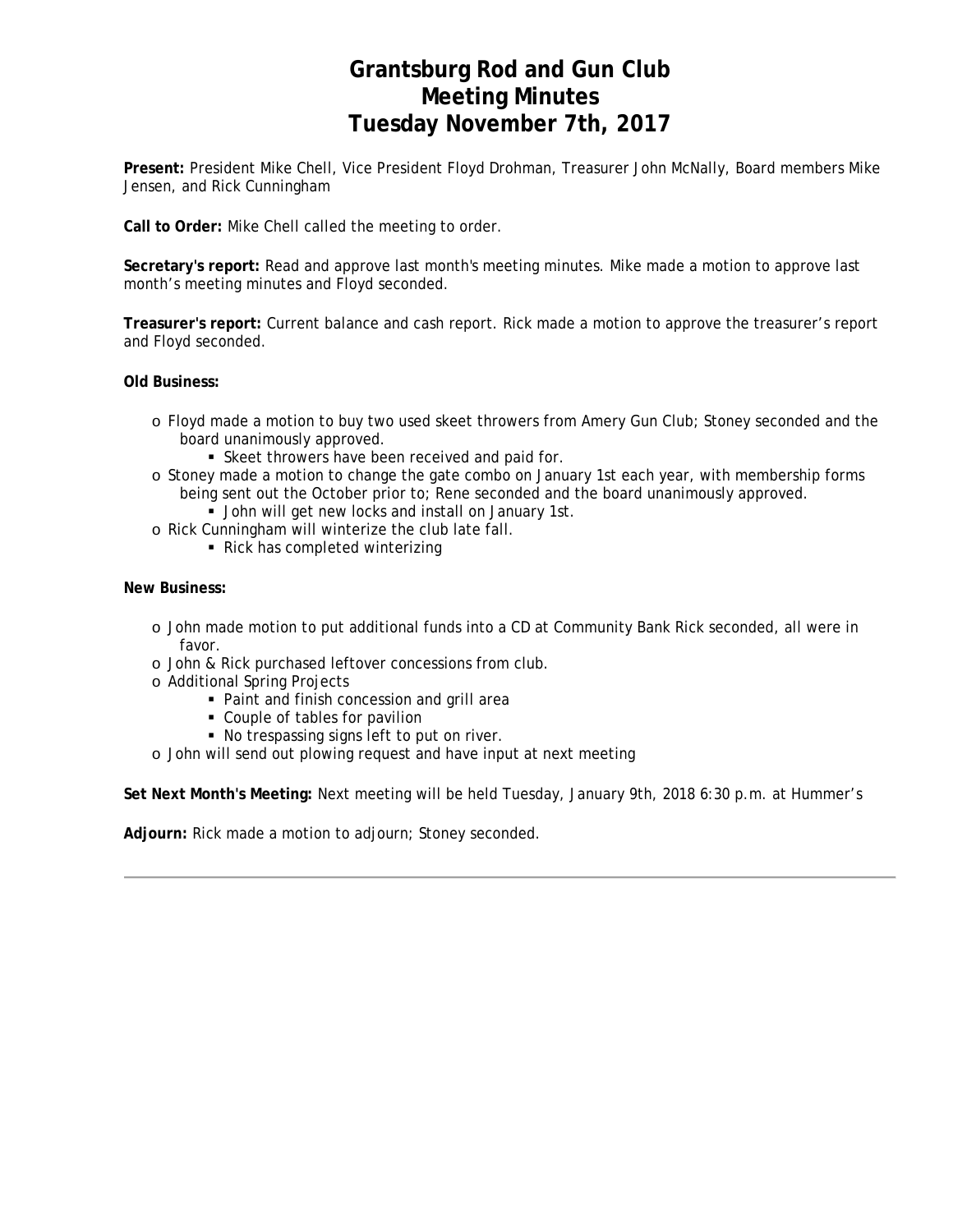# **Grantsburg Rod and Gun Club Meeting Minutes Monday September 25th, 2017**

**Present:** President Mike Chell, Vice President Floyd Drohman, Treasurer John McNally, Secretary Tera Bowman, Board members Stoney Marek, Rene Brackenberry, Mike Jensen, Al Melin, and Rick Cunningham, guest Jeff Finch

**Call to Order:** Mike Chell called the meeting to order.

**Secretary's report:** Read and approve last month's meeting minutes. Stoney made a motion to approve last month's meeting minutes and John seconded.

**Treasurer's report:** Current balance and cash report. Rene made a motion to approve the treasurer's report and Al seconded.

### **Old Business:**

- o Spring 2018 topics
	- Rich Bistram is looking at creating Styrofoam backstops at the archery range
	- John suggested 2nd concession worker get trained in so that all Monday, Thursday, and special events are covered
	- Parking concerns with a possible additional trap team next year
	- Air conditioners installed in clubhouse Dennis Corty and Al Melin have them
	- Research lights for the pistol range
	- Rifle and pistol berms may need to be re-stacked due to erosion
	- **Discuss a shooter's card**
- o Items completed on 9/23/17 work day
	- Concrete poured
	- New pavilion roof installed (connects current pavilion to club house)
	- Grading of dirt
	- Crushed concrete added into parking lot
	- Brush clearing/tree cutting around parking lot to expand size of it
	- Cleaned up rifle range
- o Fall 2017 projects
	- Need to add tin to extend over gun rack areas
	- Continued club house roof repair
	- **Electrical work to be completed this fall** 
		- New service in concession
		- Trap lights on one box
		- Remove one meter

### **New Business:**

- o Floyd made a motion to buy two used skeet throwers from Amery Gun Club; Stoney seconded and the board unanimously approved.
- o Stoney made a motion to change the gate combo on January 1st each year, with membership forms being sent out the October prior to; Rene seconded and the board unanimously approved.
	- **John to update current membership form with this new information.**
- o Rick Cunningham will winterize the club late fall.

**Set Next Month's Meeting:** Next meeting will be held Tuesday, November 7th, 6:30 p.m. at Hummer's

**Adjourn:** Al made a motion to adjourn; Rene seconded.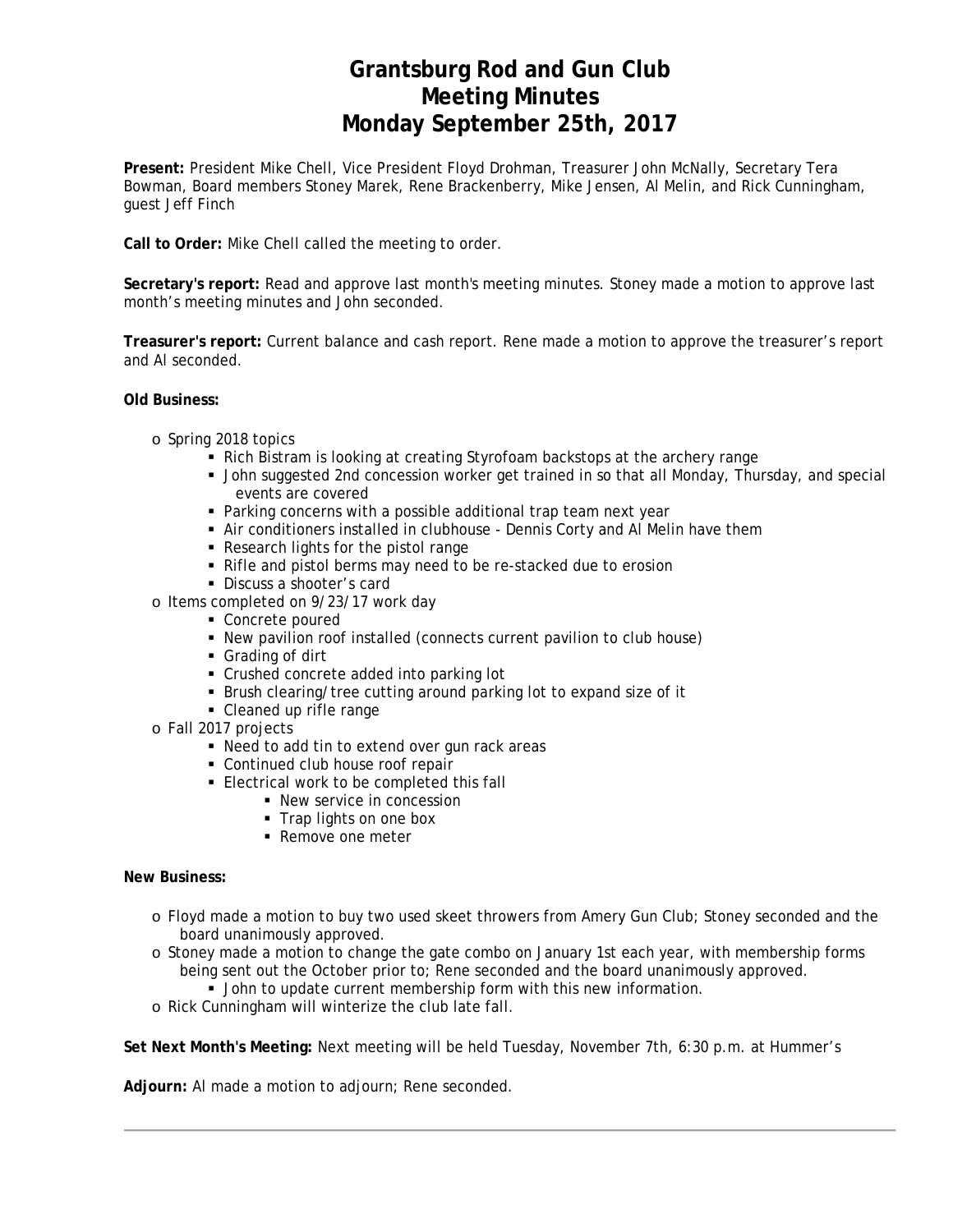# **Grantsburg Rod and Gun Club Meeting Minutes - Election Night September 11th, 2017**

### **Elections were held for the following positions:**

- o President Dean Josephson nominated Mike Chell, Bob Vacinek seconded, all were in favor.
- o Secretary Dean Josephson nominated Tera Bowman, Jake Stone seconded, all were in favor.
- o Board Member John McNally nominated Al Melin, Les Oberg seconded, all were in favor.
- o Board Member Bob Vacinek nominated Stoney Marek, Jake Stone seconded, all were in favor.

Floyd expressed concerns that more GHS Trap coaches may be required for the next season. An e-mail to all members will be sent out early spring 2018.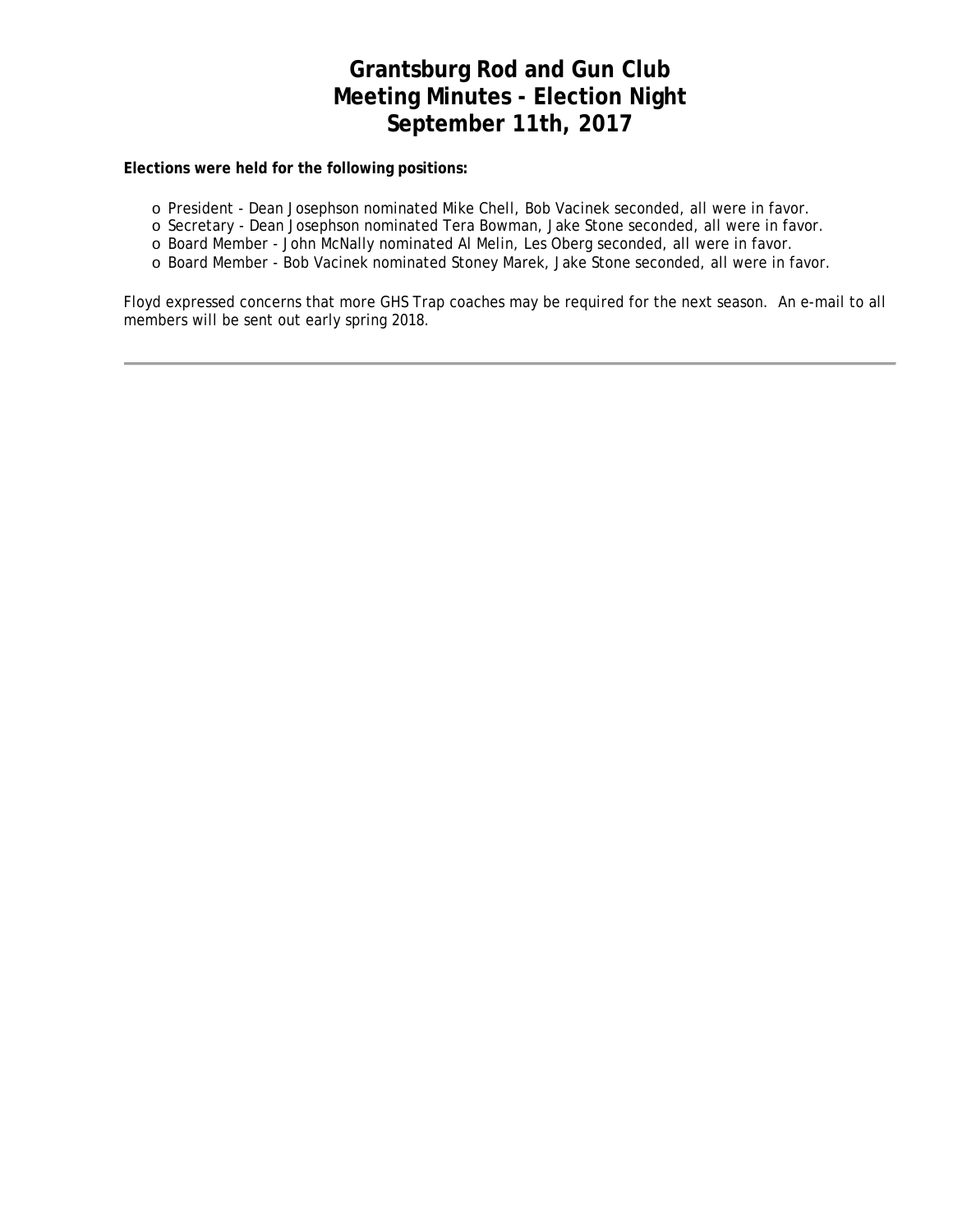# **Grantsburg Rod and Gun Club Meeting Minutes Tuesday August 29th, 2017**

**Present:** President Mike Chell, Vice President Floyd Drohman, Treasurer John McNally, board members Rene Brackenberry, Mike Jensen, Al Melin, and Rick Cunningham

**Call to Order:** Mike Chell called the meeting to order.

**Secretary's report:** Read and approve last month's meeting minutes. Rene made a motion to approve last month's meeting minutes and Floyd seconded.

**Treasurer's report:** Current balance and cash report. Mike made a motion to approve the treasurer's report and Rene seconded.

### **Old Business:**

- o Club House roof repair Rick built a fixture to remove nails and need to replace with screws.
- o Electrical work
	- New service in concession
		- **Trap lights on one box**
		- Remove one meter
- o Concrete under pavilion approved to move ahead
- o Connect overhead between club house and pavilion approved to move ahead
- o Add tin to extend over gun rack areas approved to move ahead
- o Air conditioners in clubhouse Dennis Corty and Al Melin have air conditioners
- o Open shooting Dear Season Tera to send out club email about helping Floyd. His contact information to be included.
- o Youth 3 Gun event had low turn out. Event was on Saturday which will likely be changed to the normal night next year.
- o Fourth 3 Gun event is planned for September 9th.

#### **New Business:**

- o Mike J suggested looking into lights for the Pistol Range
- o Parking concerns with a possible additional trap team next year
- o Mike J mentioned that the rifle and pistol berms may need to be re-stacked due to erosion
- o Rich Bistram is looking at the Archery field on the old Skeet field and creating some Styrofoam backstops. Likely timetable will be Spring 2018.
- o Fill propane tank Rick will arrange
- o John suggested 2nd concession worker get trained in so that all Monday, Thursday, and special events are covered - details to be worked out.
- o Fun Night / Elections Tera to send out e-mail to get as many people to show as possible. **Elections / Trophies at 6:00 PM**
- o Concrete forming day 9-13, pouring 9-14
- o Fall work day September 23rd

**Set Next Month's Meeting:** Next meeting will be held on Monday September 25th, at 6:30 p.m. at Gun Club

**Adjourn:** Rene made a motion to adjourn and Al seconded.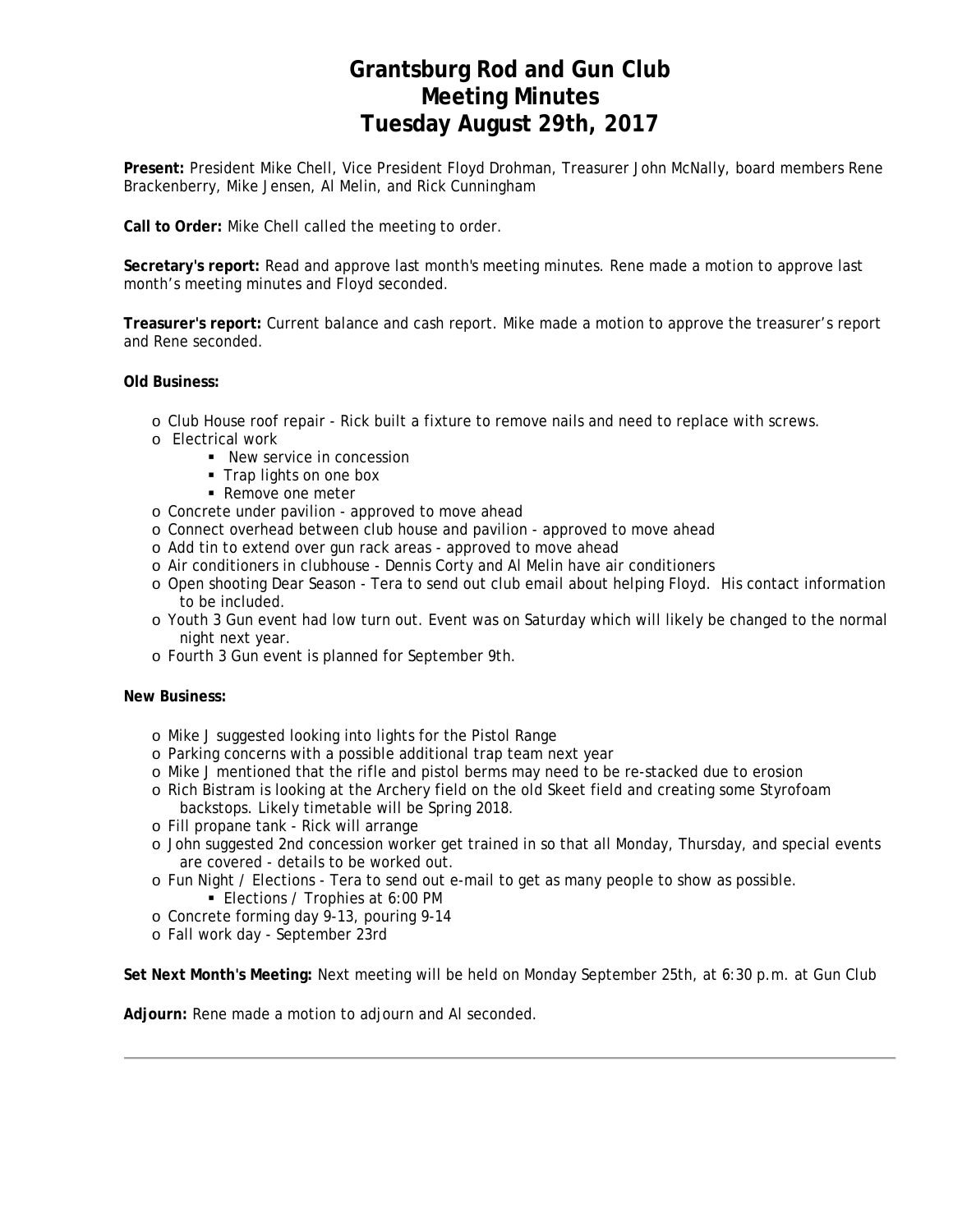# **Grantsburg Rod and Gun Club Meeting Minutes Thursday July 27th, 2017**

**Present:** President Mike Chell, Vice President Floyd Drohman, Secretary Tera Bowman, Treasurer John McNally, board members Mike Jensen, Rene Brackenberry, and Stoney Marek

**Call to Order:** Mike called the meeting to order.

**Secretary's report:** Read and approved last month's meeting minutes. Floyd made a motion to approve last month's meeting minutes and Rene seconded.

**Treasurer's report:** Current balance and cash report. Stoney made a motion to approve the treasurer's report and Rene seconded.

### **Old Business:**

- o Topics for future meeting(s)
	- Need to create an informational gun club document that can be sent to members with their membership card. This will also be sent out with the spring newsletter this year
	- Receptacle for fan moved in kitchen
	- Four trespassing signs still need to be hung on north side of river (will be completed during fall months)
	- Club house roof repair
	- Separating awards/elections from fun night
		- **Board to ask members on next few Monday nights**
	- Finish entry of gun club and put in a slab that extends out under entire pavilion
	- Connect two roofs (pavilion and club house)
	- **Extend the overhangs on the pavilion to protect guns from rain**
	- **Improve air conditions of kitchen and club house (smoke and heat)**
	- Open shooting for non-members three weekends prior to deer season

### **New Business:**

- o Mike Jensen is going to plan a three gun even for the youth toward the end of the season
- o Mike is planning to do a fourth 3-gun shoot on September 9th
- o Board to get price on new air conditioner
- o Upcoming dates
	- 100 bird shoot Saturday, July 29th

**Set Next Month's Meeting:** Next meeting will be held on Tuesday, August 29th, at 6:30 p.m. at gun club

**Adjourn:** Rene made a motion to adjourn and Stoney seconded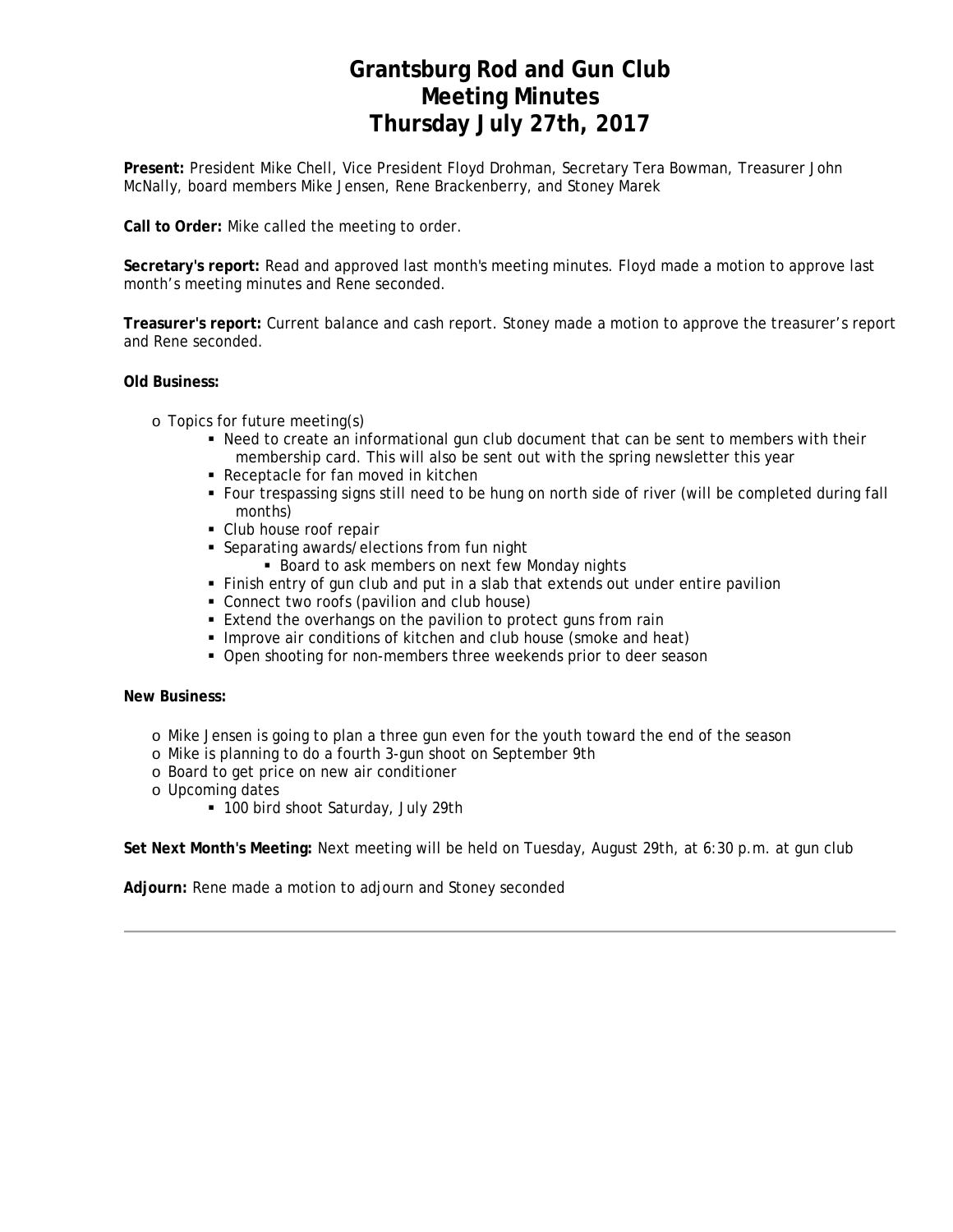### **Grantsburg Rod and Gun Club Meeting Minutes Thursday June 22nd, 2017**

**Present:** President Mike Chell, Vice President Floyd Drohman, Secretary Tera Bowman, Treasurer John McNally, board members Rene Brackenberry, Mike Jensen, Stoney Marek, Rick Cunningham, and Al Melin. Guests Jake Stone and Brad Bjorklund.

**Call to Order:** John called the meeting to order.

**Secretary's report:** Read and approved last month's meeting minutes. Floyd made a motion to approve last month's meeting minutes and Floyd seconded.

**Treasurer's report:** Current balance and cash report. Tera made a motion to approve the treasurer's report and Rick seconded.

### **Old Business:**

- o The board will need to have further discussion on ordering additional birds. John will place an order in the new few weeks.
- o Topics for future meeting(s)
	- Need to create an informational gun club document that can be sent to members with their membership card. This will also be sent out with the spring newsletter this year
	- Receptacle for fan moved in kitchen
	- Four trespassing signs still need to be hung on north side of river (will be completed during fall months)

### **New Business:**

- o Stoney made a motion to plant a tree in honor of Maury Johnson. Floyd seconded and the board unanimously approved.
- o Further discussion needed on:
	- Club house roof repair
	- Separating awards/elections from fun night
- o The board has unanimously agreed that the third trap house will not be opened on an honor system but members can use it during Monday and Thursday nights.
- o John made a motion to have a sign-up sheet for kitchen help on Monday nights, 6:00 p.m. to 7:30 p.m. Mike C. seconded and the board unanimously approved.
- o Waste Management still needs to pick up their dumpster John will bring to his shop so they can pick up there
- o Upcoming dates
	- Turkey shoot, June 24th
		- **Turkeys are in at IGA Rick C. will pick up**
		- **-** Dennis Corty will drop off cheese Saturday morning
	- 100 bird shoot Saturday, July 29th
		- **John to contact Drydenwire/Facebook**
		- **Tera to contact Leader for two weeks prior to shoot**
		- Tera to contact Sentinel for one week prior to shoot

**Set Next Month's Meeting:** Next meeting will be held on Thursday, July 27th, at 6:30 p.m. at gun club

**Adjourn:** Rene made a motion to adjourn and Rick seconded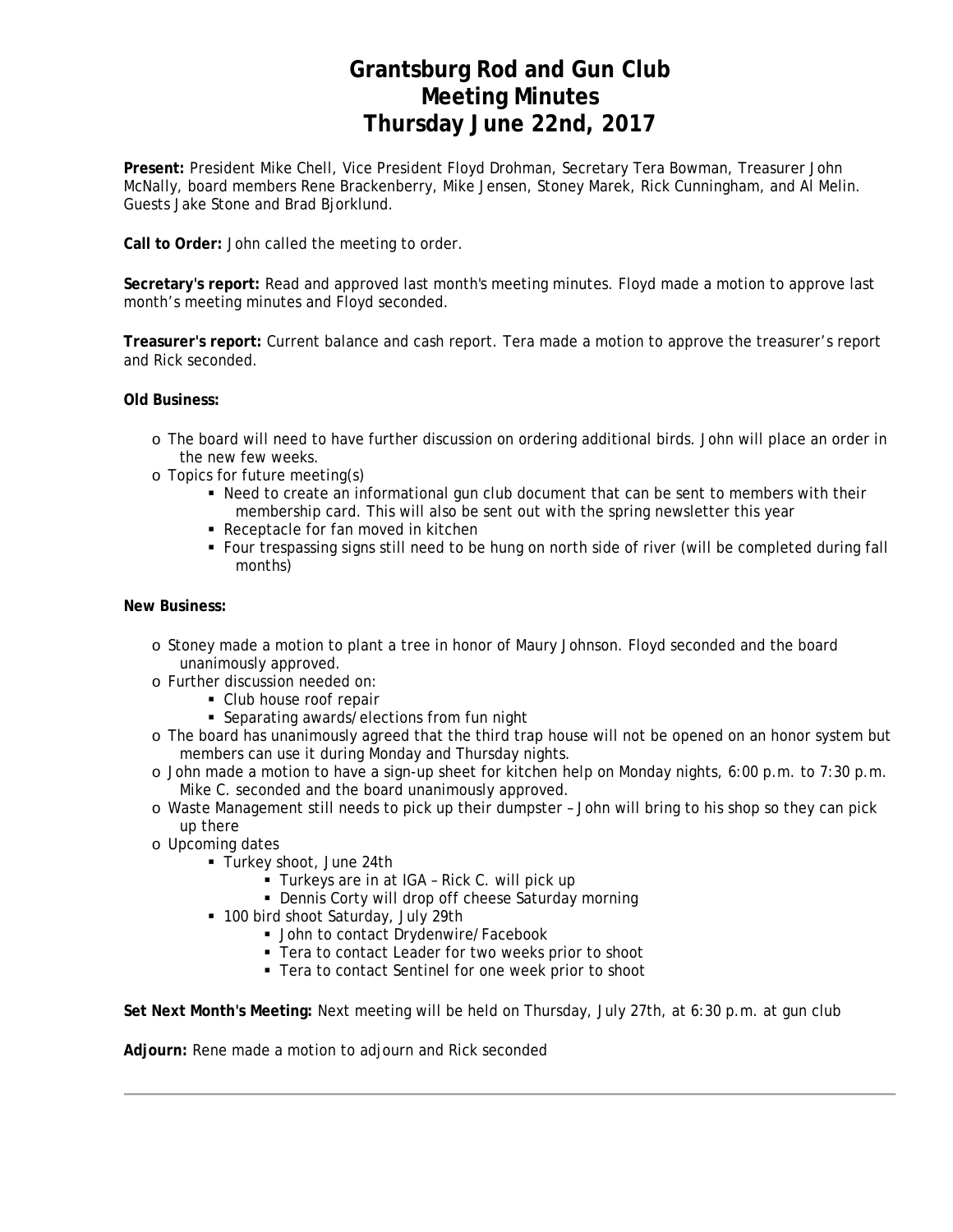# **Grantsburg Rod and Gun Club Meeting Minutes Thursday May 26th, 2017**

**Present:** President Mike Chell, Vice President Floyd Drohman, Secretary Tera Bowman, Treasurer John McNally, board members Rene Brackenberry, Mike Jensen, Stoney Marek, Rick Cunningham, and Al Melin

**Call to Order:** Mike Chell called the meeting to order.

**Secretary's report:** Read and approved last month's meeting minutes. John made a motion to approve last month's meeting minutes and Floyd seconded.

**Treasurer's report:** Current balance and cash report. Stoney made a motion to approve the treasurer's report and Rick seconded.

**Old Business:**

- o 3-gun shoot funds for miscellaneous supplies approved
- o Topics for summer meeting(s)
	- New windows in club house
	- Discussion regarding the addition of security cameras on rifle and pistol range
	- Need to create an informational gun club document that can be sent to members with their membership card. This will also be sent out with the spring newsletter this year
	- Four trespassing signs still need to be hung on north side of river
	- Receptacle for fan moved in kitchen

#### **New Business:**

- o Need to plant trees for Norm and Dick. Floyd made a motion to buy and plant trees for Norm Vaksdahl and Dick Larson. Rick seconded and the board unanimously approved.
- o Floyd made a motion that an addition of a family member membership to a lifetime member membership will be \$15. This would cover an entire family. Rick seconded and the board unanimously approved.
- o John made a motion to buy a battery operated weed whip. Floyd seconded and the board unanimously approved.
- o John made a motion to increase Kathy's pay by \$100 this year. If the number of teams drop next year, the wages will be adjusted accordingly. Al seconded and the board unanimously approved.
- o Stoney made a motion to increase Leonard's pay by \$100 per year. Rick seconded and the board unanimously approved.
- o The board will need to have further discussion on ordering additional birds
- o Upcoming dates
	- Turkey shoot Saturday, June 24th
	- 100 bird shoot Saturday, July 29th
- o Turkey shoot
	- Tera will coordinate advertisement in the Advertiser for the two weeks prior to the shoot and the Sentinel the week prior to
	- **John will update flyer for club**

**Set Next Month's Meeting:** Next meeting will be held on Thursday, June 22nd, at 6:30 p.m. at gun club

**Adjourn:** Rick made a motion to adjourn and Rene seconded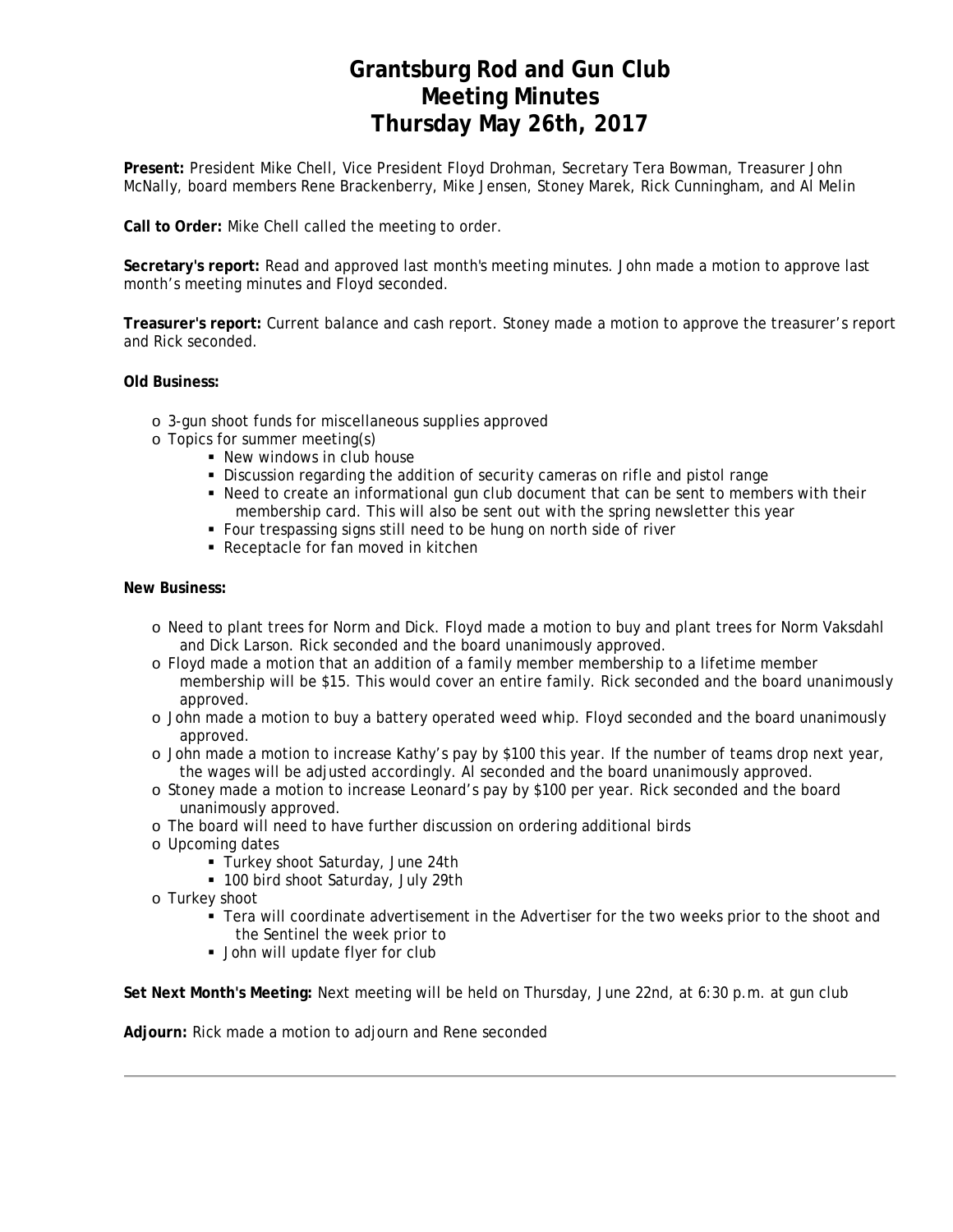# **Grantsburg Rod and Gun Club Meeting Minutes Tuesday March 28th, 2017**

**Present:** President Mike Chell, Vice President Floyd Drohman, Secretary Tera Bowman, board members Rene Brackenberry, Mike Jensen, Stoney Marek, Rick Cunningham, and Al Melin, guests Kari Green, Lucas Covey, and Sarah Covey

**Call to Order:** Mike Chell called the meeting to order.

**Secretary's report:** Read and approved last month's meeting minutes. Al made a motion to approve last month's meeting minutes and Rene seconded. Read and approved last month's meeting minutes. Al made a motion to approve last month's meeting minutes and Rene seconded.

**Treasurer's report:** Current balance and cash report. Stoney made a motion to approve the treasurer's report and Rick seconded.

### **Old Business:**

- o Amendment to last month's meeting minutes:
	- The board unanimously approved to buy a new grill and deep fryer
- o Topics for spring meeting(s)
	- Gravel still needed around rifle and pistol range in order to adjust landscape grade
	- New windows in club house
	- Discussion regarding the addition of security cameras on rifle and pistol range
	- Mike J. is tentatively requesting funds for the 3-gun shoot
	- Work night responsibilities need to be hung, visibly, in each of the scoring towers (will get signs made)
	- Need to standardize wiring in houses
	- Need to create an informational gun club document that can be sent to members with their membership card. This will also be sent out with the spring newsletter this year
- o Work day agenda
	- No trespassing signs still need to be hung at the river
	- Trap house #2 and 3 doors need to be updated
	- Receptacle for fan in kitchen
	- **Service lawnmower**
	- Maintenance the throwers
	- **Turn on water**
	- **Install grill**

### **New Business:**

- o Upcoming dates
	- First day of Scholastic league practice Sunday, April 2nd
	- First day of trap league practice Thursday, April 13th
	-
	- **1st annual Scholastic 100 bird shoot** Saturday, April 29th
	- First day of trap league Monday, May 1st
	-
	-

■ Work day Saturday, April 22nd ■ Turkey shoot Saturday, June 24th ■ 100 bird shoot Saturday, July 29th

o Scholastic trap league will cover all of their own supplies for their 100 bird shoot (other than shell sales)

**Set Next Month's Meeting:** Next meeting will be held on Thursday, April 27th, at 6:30 p.m. at gun club

**Adjourn:** Rick made a motion to adjourn and Rene seconded.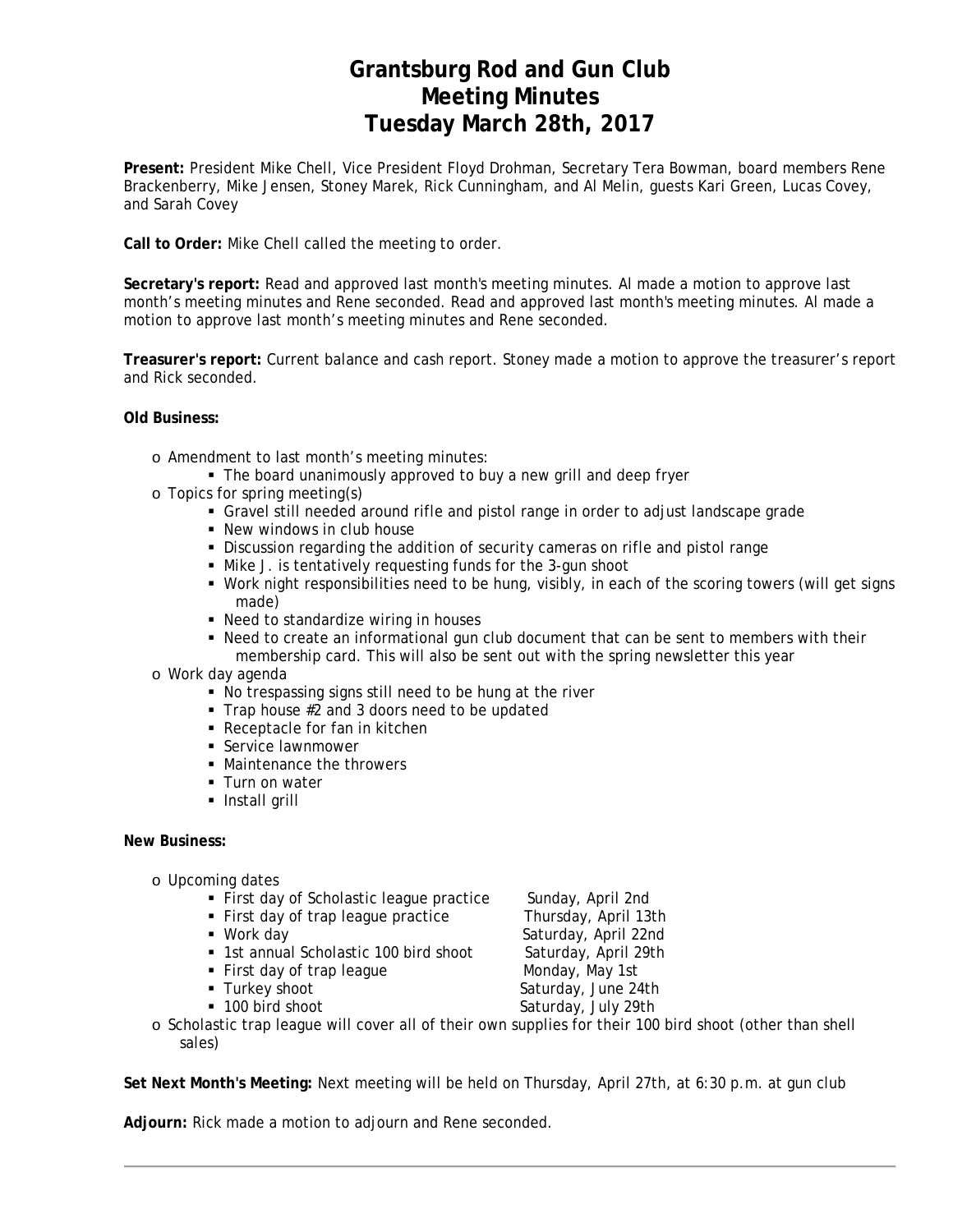# **Grantsburg Rod and Gun Club Meeting Minutes Tuesday February 28th, 2017**

**Present:** President Mike Chell, Vice President Floyd Drohman, Secretary Tera Bowman, board members Rene Brackenberry, Mike Jensen, Stoney Marek, Rick Cunningham, and Al Melin, guests Jeff Finch, Ashlee Haluptzok, Lucas Covey, and Sarah Covey

**Call to Order:** Mike Chell called the meeting to order.

**Secretary's report:** Read and approved last month's meeting minutes. Stoney made a motion to approve last month's meeting minutes and Rene seconded.

**Treasurer's report:** Current balance and cash report. Rick made a motion to approve the treasurer's report and Al seconded.

**Old Business:**

- o Topics for spring meeting(s)
	- Gravel still needed around rifle and pistol range in order to adjust landscape grade.
	- No trespassing signs still need to be hung at the river.
	- Trap house #2 and 3 doors need to be updated
	- Receptacle for fan in kitchen
	- New windows in club house?
	- Discussion regarding the addition of security cameras on rifle and pistol range
- o Topics for captain's meeting
	- Need to add the following note to the 2017 trap schedule: Anyone shooting ahead on a Thursday night needs to be signed up by 7:00 p.m. that evening
	- Work night training
	- Work night responsibilities need to be hung, visibly, in each of the scoring towers
		- Will get signs made
		- Reminder to shut off power button in tower between rounds
	- Need to standardize wiring in houses
	- Date for 100 bird shoot
		- Suggest one member from each team sign up for an event?
	- **Grudge match** 
		- Should the club keep?
		- Should it be on a different date?
		- Should it be just between SouthFork, FishBowl and Grantsburg?
	- **Should the gun club keep the Turkey shoot?** 
		- The gun club voted yes on this.
		- Change date?
		- Change games?
	- Meat raffles

**New Business:**

- o Need to create an informational gun club document that can be sent to members with their
	- membership card. This will also be sent out with the spring newsletter this year.
		- Board members to review the brochure John drafted and bring ideas for additions to next meeting
- o Upcoming dates
	- **Trap Captain's meeting Monday, March 13th**
	- First day of trap league practice Thursday, April 13th
	- First day of trap league (tentative) Monday, May 8th
- o Scholastic 100 bird shoot is tentatively set for 4/29 or 5/6
- o Topics for next meeting: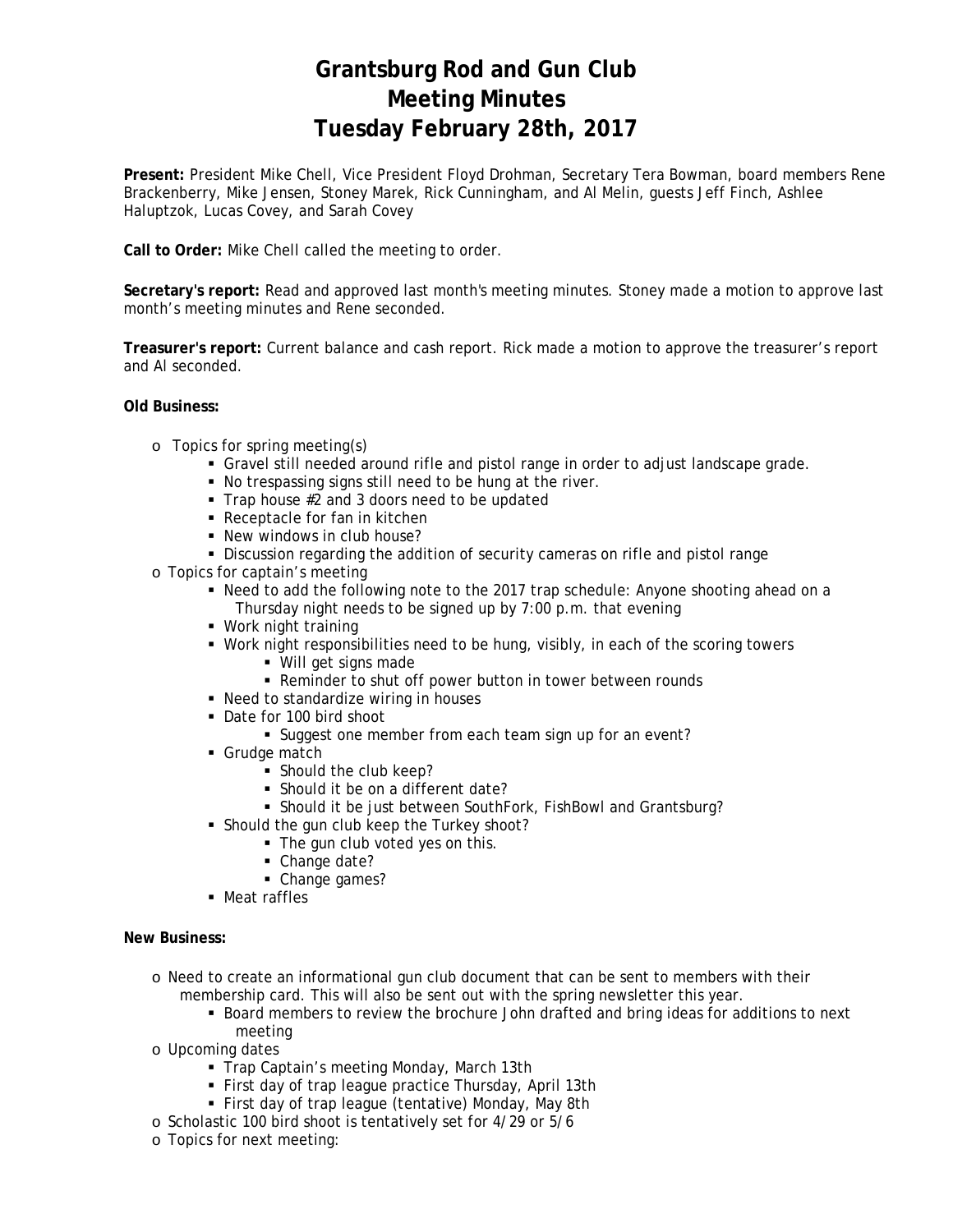- Mike J. is tentatively requesting funds for the 3-gun shoot. We will table this until March's meeting.
- **New Grill**

**Set Next Month's Meeting:** Next meeting will be held on Tuesday, March 28th, at 6:30 p.m. at Hummer's

**Adjourn:** Ashlee made a motion to adjourn and Al seconded.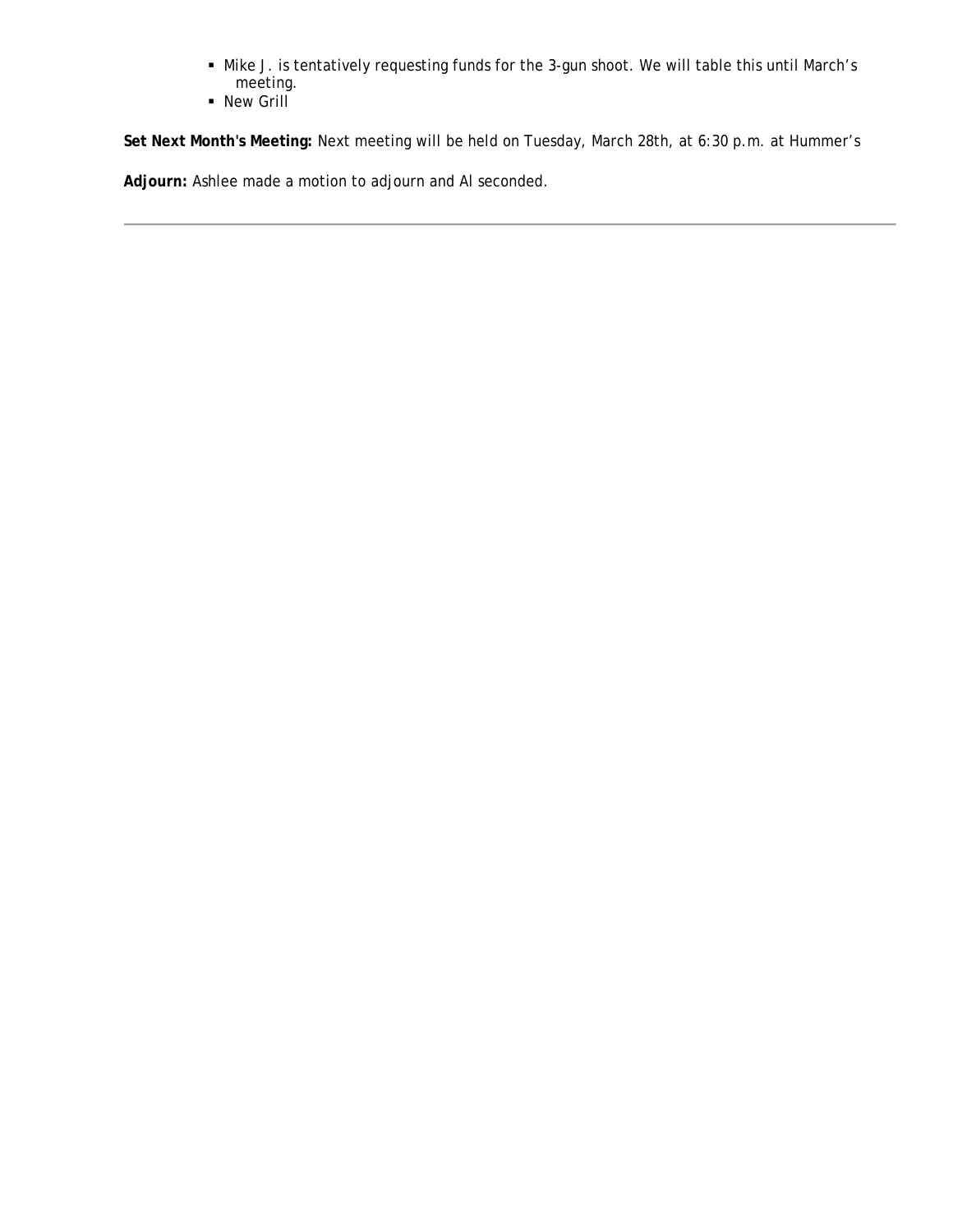# **Grantsburg Rod and Gun Club Meeting Minutes Tuesday January 31st, 2017**

**Present:** President Mike Chell, Vice President Floyd Drohman, Treasurer John McNally, Secretary Tera Bowman, board members Rene Brackenberry, Mike Jensen, Stoney Marek, Rick Cunningham, and Al Melin, and guest Shane Lien

**Call to Order:** Mike Chell called the meeting to order.

**Secretary's report:** Read and approved last month's meeting minutes. Mike C. made a motion to approve last month's meeting minutes and Rene seconded.

**Treasurer's report:** Current balance and cash report. Rick made a motion to approve the treasurer's report and Mike J. seconded.

### **Old Business:**

- o Topics for spring meeting(s)
	- Gravel still needed around rifle and pistol range in order to adjust landscape grade.
	- No trespassing signs still need to be hung at the river.
	- Trap house #2 and 3 doors need to be updated
	- Receptacle for fan in kitchen
	- New windows in club house?
- o Topics for captain's meeting
	- Need to add the following note to the 2017 trap schedule: Anyone shooting ahead on a Thursday night needs to be signed up by 7:00 p.m. that evening
	- Work night training
	- Work night responsibilities need to be hung, visibly, in each of the scoring towers
		- Will get signs made
		- Reminder to shut off power button in tower between rounds
	- Need to standardize wiring in houses
	- Date for 100 bird shoot
		- Suggest one member from each team sign up for an event?
	- Grudge match
		- Should the club keep?
		- Should it be on a different date?
		- Should it be just between SouthFork, FishBowl and Grantsburg?
	- Should the gun club keep the Turkey shoot?
		- The gun club voted yes on this.
		- Change date?
		- Change games?
- o Discussion regarding the addition of security cameras on rifle and pistol ranges

### **New Business:**

- o Need to create an informational gun club document that can be sent to members with their membership card. This will also be sent out with the spring newsletter this year.
	- **Board members to bring information for the standard brochure to next month's meeting**
- o Mike J. made a motion to have youth 22 league move to Monday nights from Thursday nights. This would begin June 5th. John seconded that and the board unanimously approved.
- o Mike J. proposed that there will be four 3-gun events instead of three and will be held every 2nd Saturday of the month, May – August.
- o Upcoming dates
	- Trap Captain's meeting Monday, March 13th
	- First day of trap league practice Thursday, April 13th
	- First day of trap league (tentative) Monday, May 8th